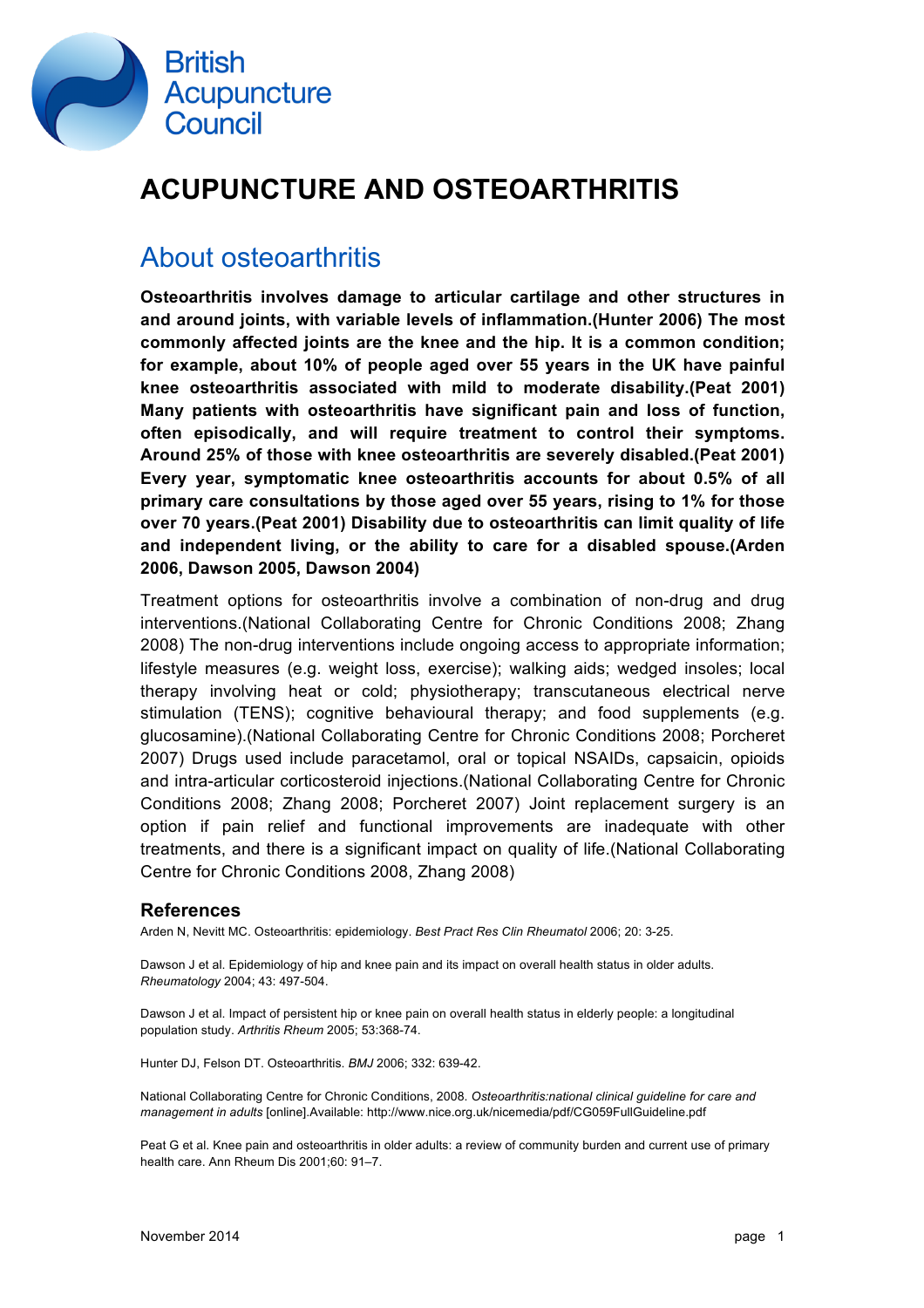Porcheret M et al. Treatment of knee pain in older adults in primary care:development of an evidence-based model of care. Rheumatology 2007; 46:638–48.

Zhang et al. OARSI recommendations for the management of hip and knee osteoarthritis, Part II: OARSI evidencebased, expert consensus guidelines.*Osteoarthritis Cartilage* 2008; 16: 137–62.

#### How acupuncture can help

Evidence from a systematic review suggests that moxibustion is more effective than conventional drug therapy for osteoarthritis of the knee, as well as in rheumatic conditions in general, and also that it improves benefits when added to conventional drugs (Choi 2011). Several systematic reviews of acupuncture for osteoarthritis of peripheral joints/knee and hip/knee alone have concluded that it is statistically superior to sham acupuncture and to usual physician care, and similar in benefit to some other active interventions such as exercise regimes (Kwon 2007; White 2007; Manheimer 2007, 2010). All of these, together with the expert consensus guidelines of the Osteoarthritis Research Society International (Zhang 2008, 2009), recognise that it has clinically relevant benefits and a favourable safety profile, and they recommend acupuncture as a treatment option for osteoarthritis. In addition, it has been found to be cost-effective (Reinhold 2008).

There have been many randomised controlled trials of acupuncture and/or moxibustion for osteoarthritis: only those too recent for the systematic reviews are discussed separately here. All seven studies (six for knee and one for hip) reported significantly better changes in the acupuncture than the control groups (Lev-Ari 2011, Sheng 2010, Zhu 2010, Wu 2010, Lu 2010, Ding 2009, Ahsin 2009 ); in two, this superiority was only manifest in the longer- rather than shorter-term. Most reported outcomes for pain and function, some for overall benefit, and one for gait patterns in particular. The acupuncture was more commonly electro- than manual, and moxibustion was added in two trials. The controls used were either sham acupuncture (four studies) or Western drugs (three). These recent trials thus strengthen the findings of the reviews.

In general, acupuncture is believed to stimulate the nervous system and cause the release of neurochemical messenger molecules. The resulting biochemical changes influence the body's homeostatic mechanisms, thus promoting physical and emotional well-being. Stimulation of certain acupuncture points has been shown to affect areas of the brain that are known to reduce sensitivity to pain and stress (Hui 2010)

Acupuncture treatment may help to relieve pain and improve function in patients with osteoarthritis by:

• stimulating nerves located in muscles and other tissues, which leads to release of endorphins and other neurohumoral factors, and changes the processing of pain in the brain and spinal cord (Pomeranz 1987; Han 2004; Zhao 2008; Cheng 2009; Ahsin 2009);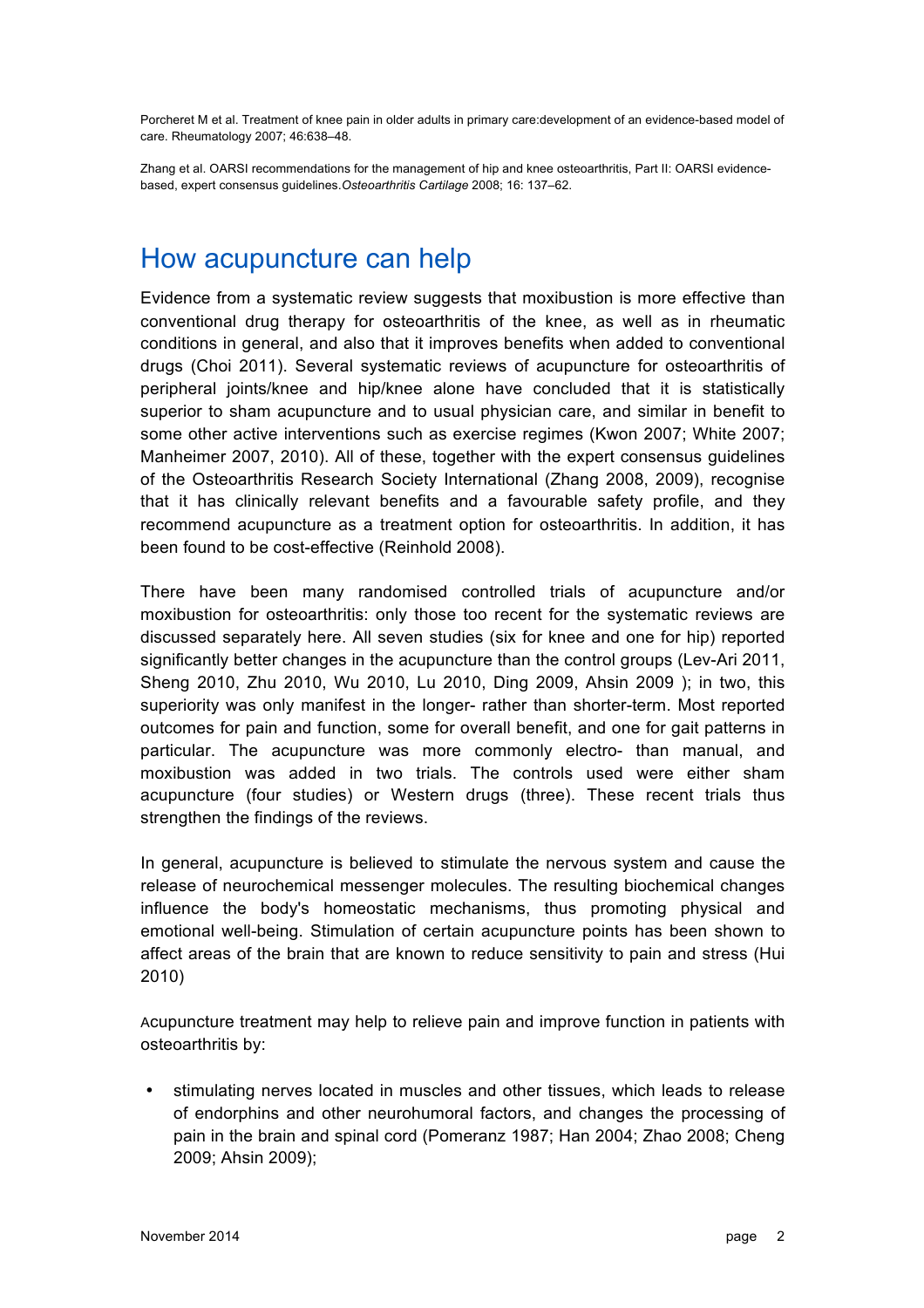- inhibiting pain through the modulatory effects of endogenous opioids (Uryu 2007; Ahsin 2009);
- regulating metabolism-related genes and pathways (Tan 2010)
- inhibiting the activity of cytokines that are mediators of inflammation, including interleukin (IL)-1, IL-6 and tumour necrosis factor (TNF)-alpha (Xu 2009; Wu 2010);
- reducing inflammation, by promoting release of vascular and immunomodulatory factors (Zijlstra 2003; Kavoussi 2007);
- increasing local microcirculation (Komori 2009), which aids dispersal of swelling.

### About traditional acupuncture

Acupuncture is a tried and tested system of traditional medicine, which has been used in China and other eastern cultures for thousands of years to restore, promote and maintain good health. Its benefits are now widely acknowledged all over the world and in the past decade traditional acupuncture has begun to feature more prominently in mainstream healthcare in the UK. In conjunction with needling, the practitioner may use techniques such as moxibustion, cupping, massage or electroacupuncture. They may also suggest dietary or lifestyle changes.

Traditional acupuncture takes a holistic approach to health and regards illness as a sign that the body is out of balance. The exact pattern and degree of imbalance is unique to each individual. The traditional acupuncturist's skill lies in identifying the precise nature of the underlying disharmony and selecting the most effective treatment. The choice of acupuncture points will be specific to each patient's needs. Traditional acupuncture can also be used as a preventive measure to strengthen the constitution and promote general well-being.

An increasing weight of evidence from Western scientific research (see overleaf) is demonstrating the effectiveness of acupuncture for treating a wide variety of conditions. From a biomedical viewpoint, acupuncture is believed to stimulate the nervous system, influencing the production of the body's communication substances hormones and neurotransmitters. The resulting biochemical changes activate the body's self-regulating homeostatic systems, stimulating its natural healing abilities and promoting physical and emotional well-being.

### About the British Acupuncture Council

With over 3000 members, the British Acupuncture Council (BAcC) is the UK's largest professional body for traditional acupuncturists. Membership of the BAcC guarantees excellence in training, safe practice and professional conduct. To find a qualified traditional acupuncturist, contact the BAcC on 020 8735 0400 or visit www.acupuncture.org.uk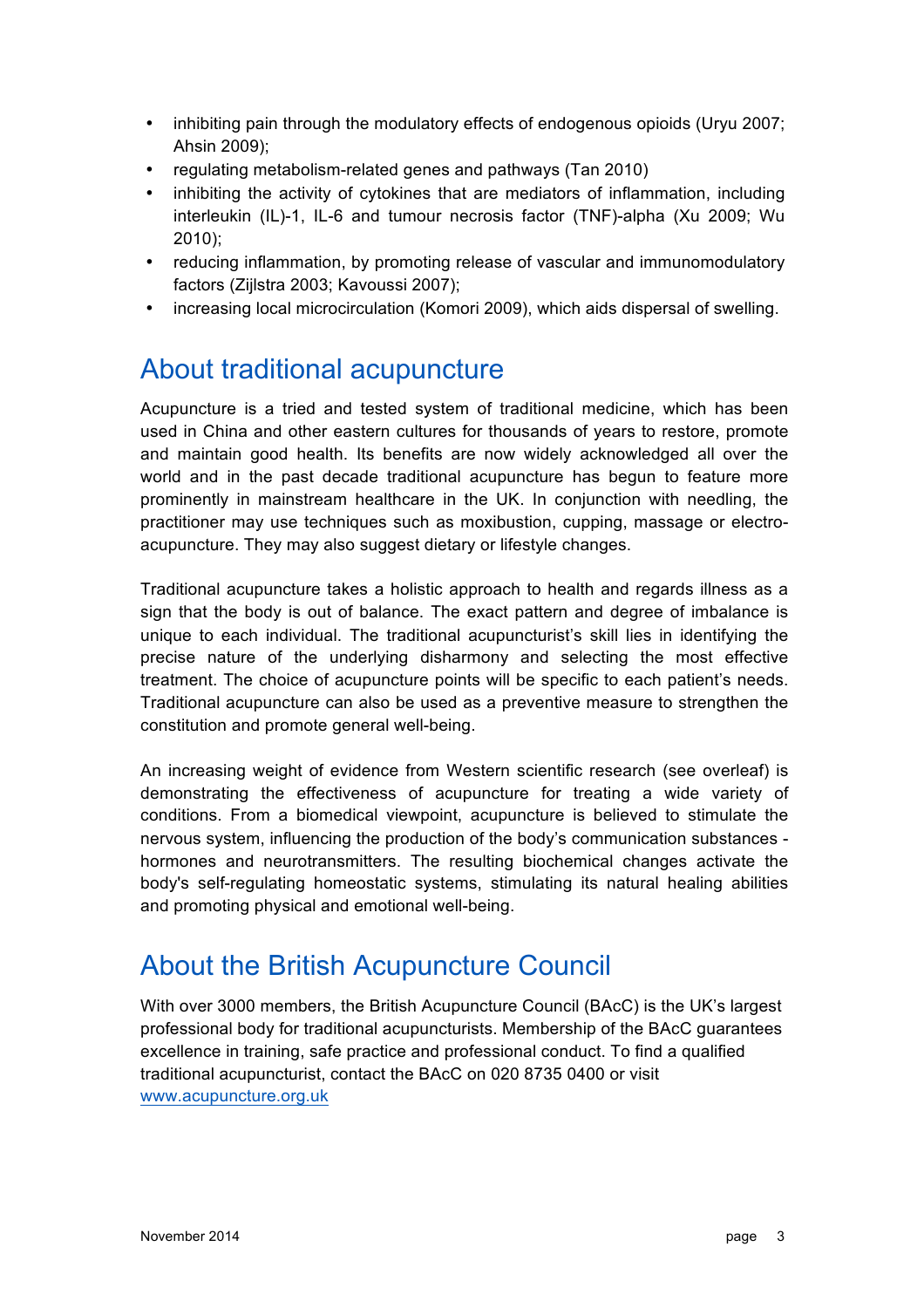# **ACUPUNCTURE AND OSTEOARTHRITIS**

### **The evidence**

| <b>Research</b>                                                                                                                                            | <b>Conclusion</b>                                                                                                                                                                                                                                                                                                                                                                                                                                                                                                                                                                                                                                                                                                                                                                                                                                                                                                                                                                                                                                                                                                                                                                                                                                                                                                                                                                                                                                                                                                                                                                                                                                                                                                                                                                                                                                                                                                                                        |
|------------------------------------------------------------------------------------------------------------------------------------------------------------|----------------------------------------------------------------------------------------------------------------------------------------------------------------------------------------------------------------------------------------------------------------------------------------------------------------------------------------------------------------------------------------------------------------------------------------------------------------------------------------------------------------------------------------------------------------------------------------------------------------------------------------------------------------------------------------------------------------------------------------------------------------------------------------------------------------------------------------------------------------------------------------------------------------------------------------------------------------------------------------------------------------------------------------------------------------------------------------------------------------------------------------------------------------------------------------------------------------------------------------------------------------------------------------------------------------------------------------------------------------------------------------------------------------------------------------------------------------------------------------------------------------------------------------------------------------------------------------------------------------------------------------------------------------------------------------------------------------------------------------------------------------------------------------------------------------------------------------------------------------------------------------------------------------------------------------------------------|
| <b>Systematic reviews</b>                                                                                                                                  |                                                                                                                                                                                                                                                                                                                                                                                                                                                                                                                                                                                                                                                                                                                                                                                                                                                                                                                                                                                                                                                                                                                                                                                                                                                                                                                                                                                                                                                                                                                                                                                                                                                                                                                                                                                                                                                                                                                                                          |
| Choi TY et al. Moxibustion for<br>rheumatic conditions: a systematic<br>review and meta-analysis. Clin<br>Rheumatol. 2011 Feb 18. [Epub ahead<br>of print] | A systematic review that pooled data from 14 randomised<br>controlled trials testing effectiveness of moxibustion for major<br>rheumatic conditions. Trials were included if moxibustion was<br>used alone (8 trials) or as a part of a combination therapy with<br>conventional drugs (6 trials) for rheumatic conditions. All were of<br>low methodological quality. The data suggested favourable<br>effects of moxibustion alone on response rate compared with<br>conventional drug therapy (p<0.02). A subgroup analysis<br>showed significant effects of moxibustion compared with drug<br>therapy in patients with knee osteoarthritis. The results also<br>suggested favourable effects of moxibustion plus drug therapy<br>on the response rate compared with conventional drug therapy<br>alone (p<0.02). The reviewers concluded that the trials included<br>in this review were of low methodological quality, making it<br>difficult to draw firm conclusions.                                                                                                                                                                                                                                                                                                                                                                                                                                                                                                                                                                                                                                                                                                                                                                                                                                                                                                                                                                             |
| Manheimer E et al. Acupuncture for<br>peripheral joint osteoarthritis.<br>Cochrane Database Syst Rev 2010; 1:<br>CD001977.                                 | A systematic review that assessed the effects of acupuncture for<br>treating peripheral joint osteoarthritis (OA). It included 16<br>randomised controlled trials, involving a total of 3,498 people<br>with OA of the knee, hip, or hand. that compared needle<br>acupuncture with a sham, another active treatment, or a waiting<br>list control group. Twelve of the trials included only people with<br>OA of the knee, 3 only OA of the hip, and 1 a mix of people with<br>OA of the hip and/or knee. In comparison with a sham control,<br>acupuncture showed statistically significant, short-term<br>improvements in OA pain and function; however, these pooled<br>short-term benefits did not meet the reviewers' predefined<br>thresholds for clinical relevance* and there was substantial<br>statistical heterogeneity. In comparison with sham acupuncture<br>at the 6-month follow-up, acupuncture showed borderline<br>statistically significant, clinically irrelevant* improvements in OA<br>pain and function. In a secondary analysis, versus a waiting list<br>control, acupuncture was associated with statistically significant,<br>clinically relevant short-term improvements in OA pain and<br>function. In the head-on comparisons of acupuncture with the<br>'supervised OA education' and the 'physician consultation'<br>control groups, acupuncture was associated with clinically<br>relevant short- and long-term improvements in pain and function.<br>In the head on comparisons of acupuncture with 'home<br>exercises/advice leaflet' and 'supervised exercise', acupuncture<br>was associated with similar treatment effects as the controls.<br>Acupuncture as an adjuvant to an exercise based physiotherapy<br>program did not result in any greater improvements than the<br>exercise program alone. The reviewers concluded that sham-<br>controlled trials show statistically significant benefits; however, |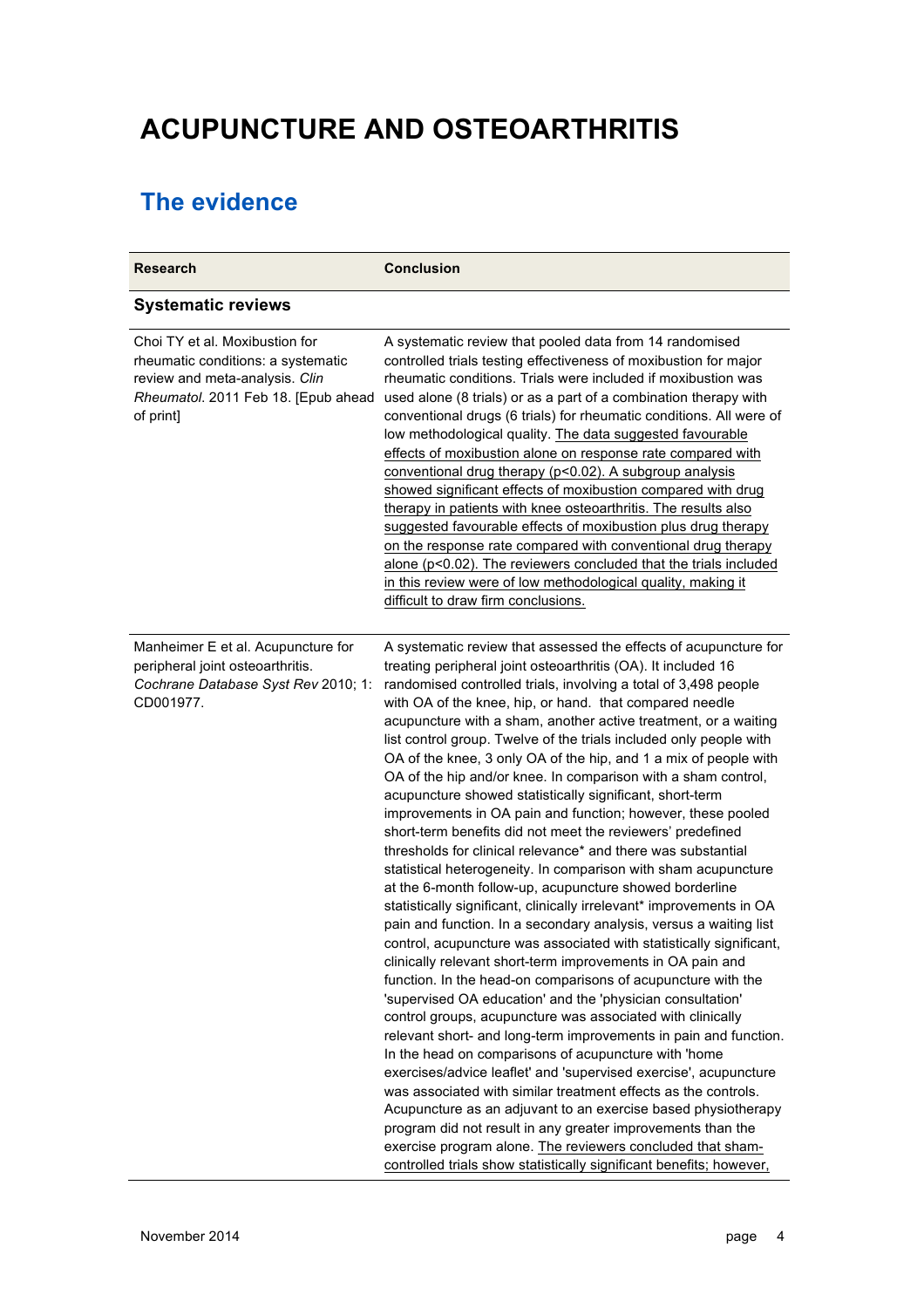|                                                                                                                                                                                                                                                                                                                                                                                                                                                    | these benefits were small, and probably due at least partially to<br>placebo effects from incomplete blinding. Waiting list-controlled<br>trials of acupuncture for peripheral joint OA suggest statistically<br>significant and clinically relevant benefits.                                                                                                                                                                                                                                                                                                                                                                                                                                                                                                                                                                                                                                                                                                                                                                                                                                                                                        |
|----------------------------------------------------------------------------------------------------------------------------------------------------------------------------------------------------------------------------------------------------------------------------------------------------------------------------------------------------------------------------------------------------------------------------------------------------|-------------------------------------------------------------------------------------------------------------------------------------------------------------------------------------------------------------------------------------------------------------------------------------------------------------------------------------------------------------------------------------------------------------------------------------------------------------------------------------------------------------------------------------------------------------------------------------------------------------------------------------------------------------------------------------------------------------------------------------------------------------------------------------------------------------------------------------------------------------------------------------------------------------------------------------------------------------------------------------------------------------------------------------------------------------------------------------------------------------------------------------------------------|
| Zhang W et al. OARSI<br>of hip and knee osteoarthritis, Part II:<br>OARSI evidence-based, expert<br>consensus guidelines. Osteoarthritis<br>Cartilage 2008; 16: 137-62.<br>Zhang W et al. OARSI<br>recommendations for the management<br>of hip and knee osteoarthritis: part III:<br>Changes in evidence following<br>systematic cumulative update of<br>research published through January<br>2009. Osteoarthritis Cartilage 2010;<br>18:476-99. | A systematic review to update evidence for available therapies in<br>recommendations for the management the treatment of hip and knee osteoarthritis (OA) and to examine<br>whether research evidence has changed from 31 January 2006<br>to 31 January 2009. Sixty-four systematic reviews, 266<br>randomised controlled trials and 21 new economic evaluations<br>were published between 2006 and 2009. Of 51 treatment<br>modalities, new data on efficacy have been published for more<br>than half of those for which research evidence was available in<br>2006. The effect size for pain relief was unchanged for<br>acupuncture; it was still found to be statistically significant and of<br>small to moderate size. Twenty out of 51 treatment modalities<br>addressed by the guidelines were universally recommended,<br>including acupuncture, which it concluded "may be of<br>symptomatic benefit in patients with knee OA".                                                                                                                                                                                                            |
| Manheimer E et al. Meta-analysis:<br>acupuncture for osteoarthritis of the<br>knee. Ann Intern Med 2007; 146: 868-<br>77.                                                                                                                                                                                                                                                                                                                          | A systematic review that evaluated the effects of acupuncture for<br>treating knee osteoarthritis (OA). It pooled data from 9<br>randomised trials longer than 6 weeks in duration that compared<br>needle acupuncture with a sham, usual care, or waiting list<br>control group for patients with knee OA. Compared with patients<br>in waiting list control groups, patients who received acupuncture<br>reported clinically relevant short-term improvements in pain and<br>function. They also reported clinically relevant short- and long-<br>term improvements in pain and function compared with patients<br>in usual care control groups. Compared with a sham control,<br>acupuncture provided both short- and long-term improvements<br>in pain and function. Although statistically superior the<br>differences were deemed clinically irrelevant*. The reviewers<br>concluded that sham-controlled trials showed clinically<br>irrelevant* short-term benefits of acupuncture for treating knee<br>OA, but that waiting list-controlled trials suggested clinically<br>relevant benefits.                                                |
| White A et al. Acupuncture treatment<br>for chronic knee pain: a systematic<br>review. Rheumatology (Oxford) 2007;<br>46: 384-90.                                                                                                                                                                                                                                                                                                                  | A systematic review that evaluated the effects of acupuncture on<br>short-term pain and function in patients with chronic knee pain. It<br>included 13 controlled trials in which adults with chronic knee<br>pain or osteoarthritis (OA) of the knee were randomised to<br>receive either acupuncture treatment or a control consisting of<br>sham (placebo) acupuncture, other sham treatments, no<br>additional intervention (usual care), or an active intervention<br>Combining 5 studies involving 1,334 patients, acupuncture was<br>found to be superior to sham acupuncture for both pain and for<br>the WOMAC function subscale. The differences were still<br>significant at long-term follow-up. Acupuncture was also<br>significantly superior to no additional intervention. There were<br>insufficient studies to compare acupuncture with other sham or<br>active interventions. The reviewers concluded that acupuncture<br>that meets criteria for adequate treatment, and is significantly<br>superior to sham acupuncture and to no additional intervention<br>in improving pain and function in patients with chronic knee pain. |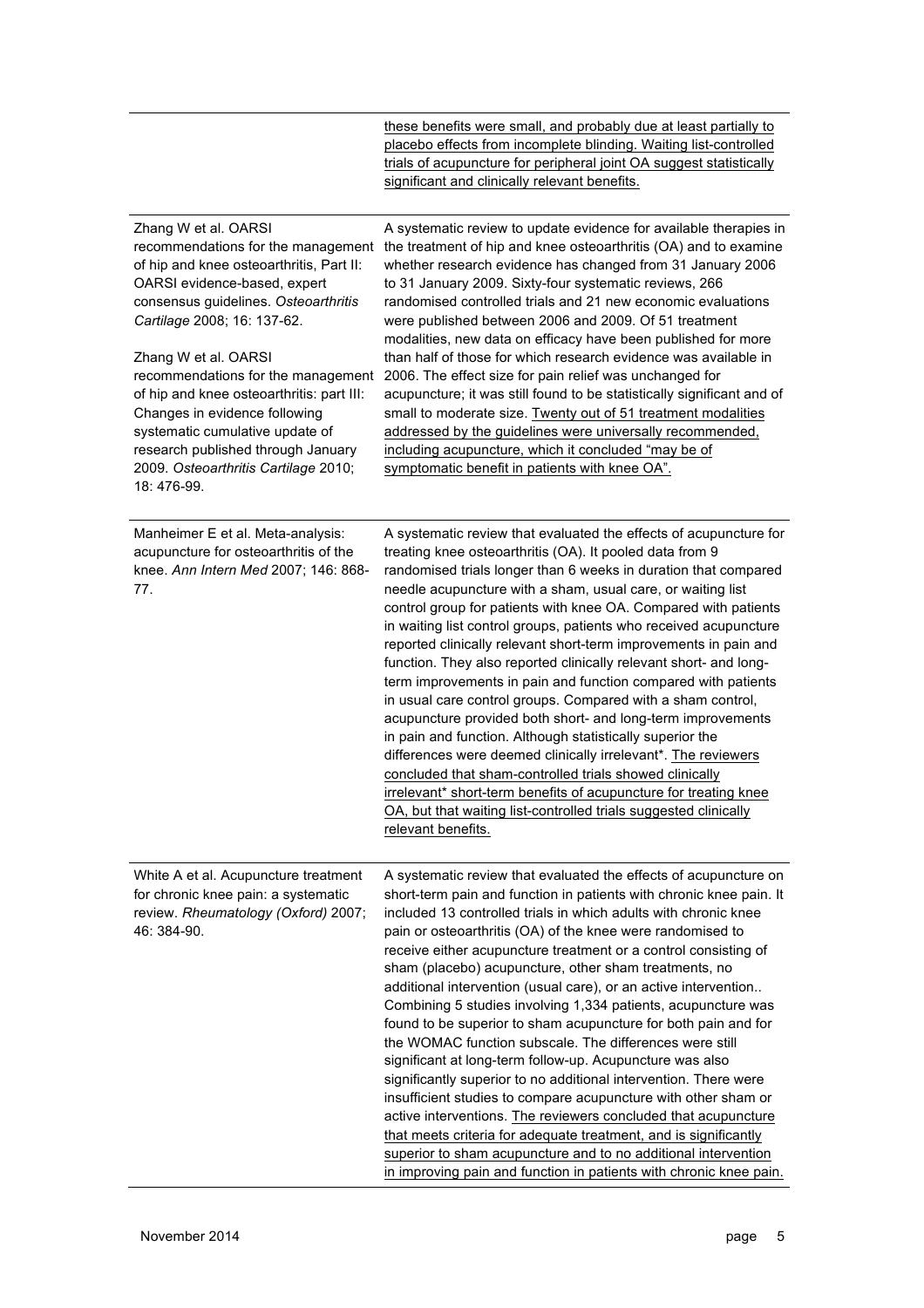Kwon YD et al. Acupuncture for peripheral joint osteoarthritis: a systematic review and meta-analysis. *Rheumatology (Oxford)* 2006; 45: 1331-7.

A systematic review that evaluated the evidence for the effectiveness of acupuncture in peripheral joint osteoarthritis (OA). In all, 18 trials were included assessing needle acupuncture with or without electrical stimulation and controlled against sham or a comparator intervention. Ten trials tested manual acupuncture and eight trials tested electro-acupuncture. Overall, ten studies demonstrated greater pain reduction in acupuncture groups compared with controls. A meta-analysis of homogeneous data showed a significant effect of manual acupuncture compared with sham acupuncture (p=0.04). The reviewers concluded that their results suggest specific effects of acupuncture for pain control in patients with peripheral joint OA and that, considering its favourable safety profile acupuncture seems an option worthy of consideration particularly for knee OA.

#### **Randomised controlled trials**

| Lev-Ari S et al. Delayed effect of<br>acupuncture treatment in OA of the<br>knee: A blinded, randomized,<br>controlled trial. Evidence-based<br><b>Complementary and Alternative</b><br>Medicine 2011; Article Number:<br>792975. | A randomised controlled trial that assessed function and pain<br>relief from 8 weeks of acupuncture as adjunctive therapy to<br>standard care in 55 elderly patients with osteoarthritis (OA) of<br>the knee. Patients were allocated to biweekly acupuncture<br>treatment or a control group that received sham acupuncture,<br>both in addition to standard therapy. Primary outcomes<br>measures were changes in the Knee Society Score (KSS) knee<br>score and in KSS function and pain ratings at therapy onset, at 8<br>weeks (closure of study) and at 12 weeks. There was significant<br>improvement in all three scores in both groups after 8 and 12<br>weeks compared with baseline (p<0.05). Significant differences<br>between the intervention and control groups in the KSS knee<br>score (p=.0036) was apparent only after 12 weeks. Patient<br>satisfaction was higher in the intervention group. The<br>researchers concluded that adjunctive acupuncture treatment<br>seems to provide added improvement to standard care in elderly<br>patients with OA of the knee. |
|-----------------------------------------------------------------------------------------------------------------------------------------------------------------------------------------------------------------------------------|------------------------------------------------------------------------------------------------------------------------------------------------------------------------------------------------------------------------------------------------------------------------------------------------------------------------------------------------------------------------------------------------------------------------------------------------------------------------------------------------------------------------------------------------------------------------------------------------------------------------------------------------------------------------------------------------------------------------------------------------------------------------------------------------------------------------------------------------------------------------------------------------------------------------------------------------------------------------------------------------------------------------------------------------------------------------------------------|
| Sheng XP, Fan TY. Comparative<br>observation on hip osteoarthritis<br>treated with electroacupuncture and<br>medication [Article in Chinese].<br>Zhongguo Zhen Jiu 2010; 30: 982-4.                                               | A randomised controlled trial that observed the differences of<br>effect of electroacupuncture and medication on hip osteoarthritis<br>(OA). Sixty patients were allocated to electroacupuncture or oral<br>diclofenac. One month after treatment, Visual Analogue Scale<br>(VAS) scores and Harris scores were compared between the<br>groups. VAS scores were significantly reduced in both groups<br>after treatment (p<0.001), being 67.8 and 55.8 before and after<br>electroacupuncture, and 68.7 and 61.5 in the diclofenac group.<br>Both the pain and Harris scores improved more with<br>electroacupuncture than with the medication (p<0.05). The<br>researchers concluded that electroacupuncture can treat hip OA<br>effectively, relieve joint pain and improve joint function, and is<br>more effective than oral diclofenac.                                                                                                                                                                                                                                             |
| Zhu Y et al. Clinical observation on the<br>therapeutic effect of drugs-paste<br>separated moxibustion combined with<br>electroacupuncture for knee<br>osteoarthritis patients of cold-damp                                       | A randomised controlled trial that compared the effects of<br>moxibustion plus electroacupuncture (EA) with the NSAID<br>diclofenac for knee osteoarthritis (OA) in 124 patients. After 4<br>weeks of treatment, the knee-joint pain scores and the index of<br>severity of OA in both groups had decreased significantly and                                                                                                                                                                                                                                                                                                                                                                                                                                                                                                                                                                                                                                                                                                                                                            |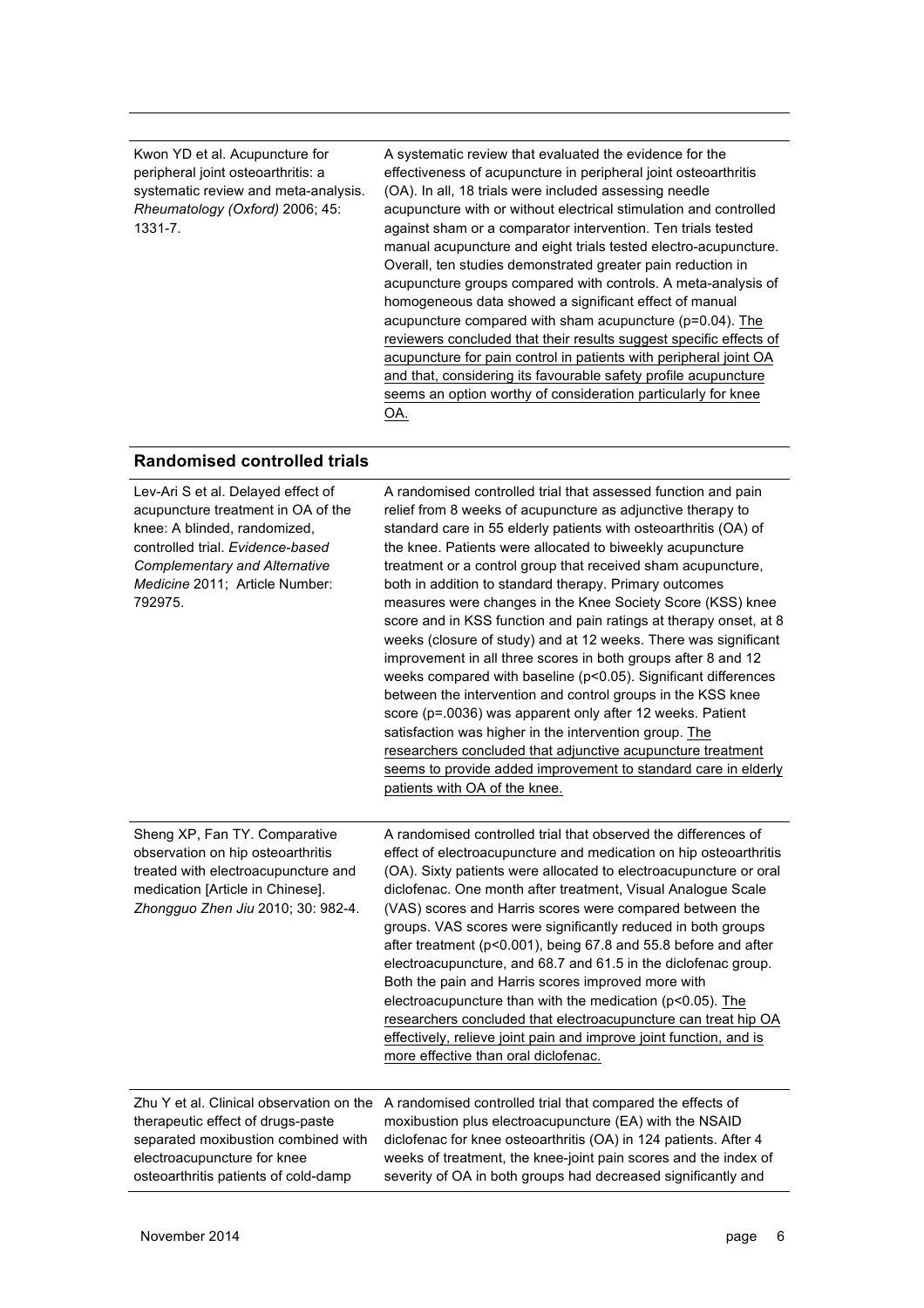| type. [Article in Chinese] Zhen Ci Yan<br>Jiu 2010; 35: 293-7.                                                                                                                    | was still significantly less 10 weeks after the treatment had been<br>stopped (p<0.01). The scores were also significantly less in the<br>moxa plus EA group than the diclofenac group (p<0.05). The<br>researchers concluded that Chinese drugs-paste-separated<br>moxibustion combined with EA is effective in the treatment of<br>knee OA of the 'Cold-Damp type'.                                                                                                                                                                                                                                                                                                                                                                                                                                                                                                                                                                                                                                                                                                                                                           |
|-----------------------------------------------------------------------------------------------------------------------------------------------------------------------------------|---------------------------------------------------------------------------------------------------------------------------------------------------------------------------------------------------------------------------------------------------------------------------------------------------------------------------------------------------------------------------------------------------------------------------------------------------------------------------------------------------------------------------------------------------------------------------------------------------------------------------------------------------------------------------------------------------------------------------------------------------------------------------------------------------------------------------------------------------------------------------------------------------------------------------------------------------------------------------------------------------------------------------------------------------------------------------------------------------------------------------------|
| Wu MX et al. Clinical study on the<br>treatment of knee osteoarthritis of<br>Shen-Sui insufficiency syndrome type<br>by electroacupuncture. Chin J Integr<br>Med 2010; 16: 291-7. | A randomised controlled trial to assess the clinical efficacy of<br>electroacupuncture (EA) on knee osteoarthritis (OA). A total of<br>245 patients (279 knees) were assigned to two groups - the<br>treatment group was managed with EA and the control group<br>was treated with intra-articular injection of 2mL hyaluronic acid<br>into the affected joint. As well as clinical outcomes, changes in<br>levels of various cytokines in the knee joint fluid were measured<br>before and after treatment. Comparison of therapeutic effects<br>(excellent and effective rates) between the two groups showed<br>insignificant differences (p>0.05) in favour of EA. Symptom<br>scores and cytokine levels in the knee fluid after treatment were<br>significantly lowered in both groups ( $p < 0.05$ or $p < 0.01$ ). The<br>researchers concluded that EA could effectively alleviate the<br>clinical symptoms in knee OA and its effects were superior to<br>those of hyaluronic acid. They also concluded that EA also<br>suppresses the secretion of IL-1, IL-6, TNF-alpha, PGE(2alpha)<br>and MMP-3 in the knee fluid. |
| Lu TW et al. Immediate effects of<br>acupuncture on gait patterns in<br>patients with knee osteoarthritis. Chin<br>Med J 2010; 20; 123: 165-72.                                   | A randomised controlled trial that investigated the immediate<br>effects of acupuncture on gait patterns in patients with knee<br>osteoarthritis (OA). Twenty patients with bilateral medial knee<br>OA were assigned either to sham acupuncture treatment or a<br>30-minute formula electro-acupuncture treatment. Before and<br>after treatment, each patient was evaluated for knee pain using<br>visual analogue scales (VAS) and their performance of level<br>walking using gait analysis. The VAS scores were decreased<br>significantly after treatment in both groups, but the mean change<br>was 2 times greater with acupuncture than in the sham group.<br>No significant changes were found in the gait variables in the<br>sham group, but the acupuncture group had significant<br>increases in the gait speed, step length, as well as in several<br>components of the joint angles and moments. The researchers<br>concluded that the significantly improved gait performance with<br>acupuncture may be associated with pain relief after treatment.                                                          |
| Ding MH et al. A randomized<br>controlled study on warming needle<br>moxibustion for treatment of knee<br>osteoarthritis. Zhongguo Zhen Jiu<br>2009; 29: 603-7.                   | A randomised controlled trial that assessed the short- and long-<br>term therapeutic effects of acupuncture plus moxibustion for<br>treatment of knee osteoarthritis (OA). Ninety patients were<br>allocated to acupuncture plus moxibustion, oral ibuprofen or a<br>waiting group, 30 cases in each group. After 2 weeks, the total<br>effective rate was 86.7% in the acupuncture plus moxibustion<br>group, 90.0% in the ibuprofen group, both of which were better<br>than the waiting group (60.0%; p<0.05). There was no difference<br>between the acupuncture plus moxibustion group and the<br>ibuprofen group (p>0.05). Ten weeks after treatment, the total<br>effective rate was 83.3% in the acupuncture plus moxibustion<br>group, which was better than that in the ibuprofen group (60.0%;<br>p<0.05). The researchers concluded that acupuncture plus<br>moxibustion is effective for the treatment of knee OA, and the                                                                                                                                                                                         |